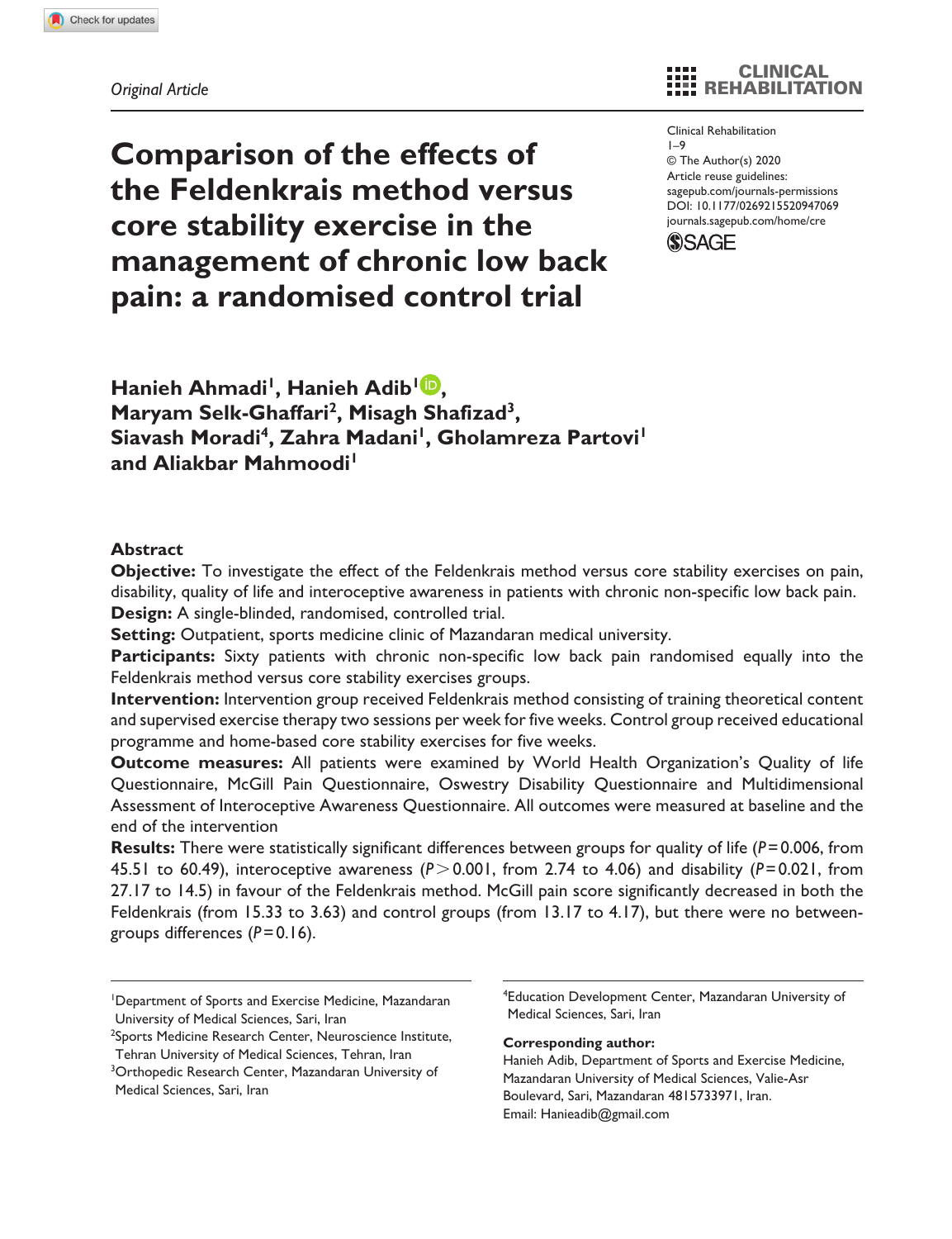**Conclusion:** Feldenkrais method intervention gave increased benefits in improving quality of life, improving interoceptive awareness and reducing disability index.

#### **Keywords**

Feldenkrais method, low back pain, core stability exercises, quality of life, interoceptive awareness

Received: 6 April 2020; accepted: 13 July 2020

# **Introduction**

Psychological and social factors are significant determinants of occurrence and recurrence of low back pain.<sup>1</sup> According to the latest guidelines and current approaches to low back pain, traditional treatments including pharmacologic and surgical treatments are being less emphasised and psychological therapies are more considered.<sup>2</sup> Exercise therapy as a priority and complementary medicine including acupuncture, spinal manipulation, Tai Chi and yoga are recommended according to the current low back pain guidelines. $2-5$ 

The Feldenkrais method is one of the multidisciplinary treatment methods suggested in musculoskeletal complaints including neck pain, $6$  low back pain, $7$ shoulder pain,<sup>6</sup> balance,  $8.9$  mobility and gait.  $9.10$  The Feldenkrais method is a mind-body therapy and somatic education method.<sup>11,12</sup> Increasing awareness through habitual movements and activities of daily life is one of the principal methods applied in the Feldenkrais method. Feldenkrais method improves proprioceptive awareness via conducted treatment sessions with verbal guidance of the trainer.<sup>13</sup> The Feldenkrais method is a self-learning method to select the most suitable technique for moving the body. The Feldenkrais method is categorised as a pedagogical method.13 Sensorimotor practices and experimental methods of movements lead to the self-learning process in which individuals will be aware of their most appropriate and painless method of body movement.<sup>13,14</sup> The purpose is to modify incorrect posture with the aim of reducing the pain. $13$  Motor learning via external emphasis of attention (verbal instruction of the trainer) is achieved in the Feldenkrais method.15 Improving functional integration is the second principal methods applied in the Feldenkrais method. The Feldenkrais method covers exercise therapy targets and simultaneously, improves psychological and

social factors affecting low back pain via a mindbody approch.<sup>14</sup>

According to the high prevalence of low back pain and its disabling effects on quality of life and productivity of occupations, developing complementary treatment approaches is mandated.16 Studies that have evaluated the effects of the Feldenkrais method in individuals with low back pain are limited $7,11-13$  and there is limited evidence about the comparative effects of the Feldenkrais method versus other treatment methods in individuals with low back pain. $13$  The challenging question is whether if there are any advantages in the Feldenkrais method over exercise therapy in individuals with low back pain in a comprehensive evaluation framework? The objective of this study was to evaluate the effects of the Feldenkrais method versus core stability exercises in patients with chronic non-specific low back pain on pain score, disability index, quality of life score, interoceptive awareness and activation of core stability muscles. The comprehensive evaluation method designed in the study, will develop us an effective guide in management of patients with chronic nonspecific low back pain. The hypothesis is to demonstrate that the Feldenkrais method covers both exercise therapy targets and psychological and social factors.

## **Material and methods**

The study was conducted as a single-blinded, singlecentre parallel-group randomised control trial. Study was registered at the Iranian Registry of Clinical Trials (IRCT20200117046160N1). This study was approved by the Mazandaran University of medical sciences ethical committee (ethics code: IR.MAZUMS. IMAMHOSPITAL.REC1397.108 ). All participants received comprehensive information about the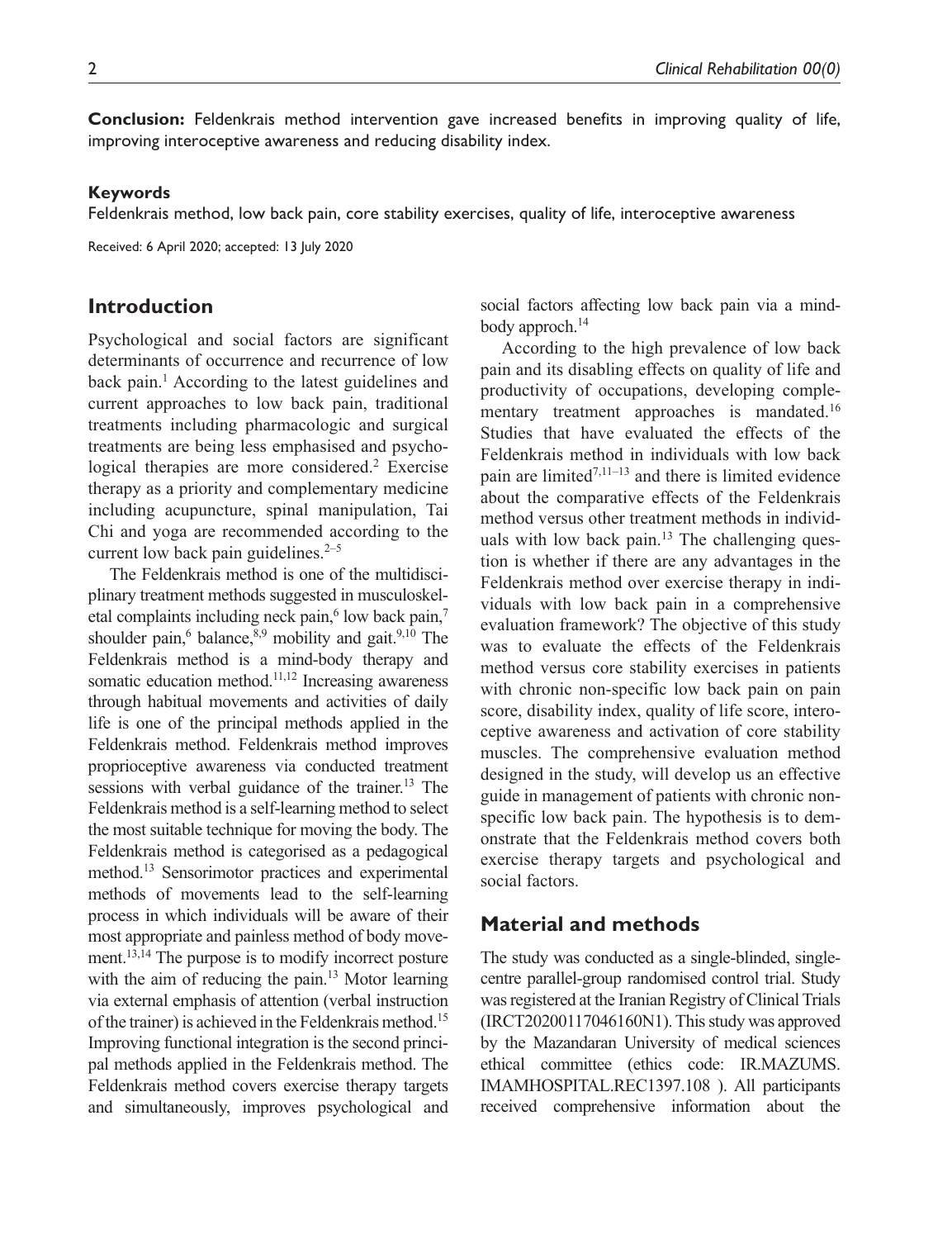objective of the study and intervention details. All individuals signed informed consent with the responsibility of Mazandaran University of Medical Sciences for the integrity and conduct of the study. The study was conducted between April 2018 and November 2019 in the sports medicine clinic of Mazandaran University of Medical sciences.

All Patients diagnosed with chronic nonspecific low back pain by an orthopedist or sports medicine specialist were referred to the sports medicine clinic of Mazandaran University of Medical Sciences. Participants were enrolled in the study if they were meeting the inclusion criteria. Inclusion criteria were as follows: individuals diagnosed with chronic nonspecific low back pain with a history of at least a three-month duration, individuals between 18 and 65years of age, pain score detected according to the 10 scored Visual Analogue Scale  $(VAS)^{17}$  for the pain score between 3 and 6. The exclusion criteria were as follows: the history of cancer, spine infection, rheumatologic diseases, history of spine fracture, history of trauma, red flag signs including unwanted weight loss (exceeding 10 percent of the total body weight) in the past six months and fever, history of psychological disease and history of spine surgery, radiculopathy, anatomical and congenital disturbance. Finally, sixty female individuals with chronic nonspecific low back pain meeting the inclusion criteria were recruited in the study.

The eligible participants were randomly assigned to two groups including intervention and control by a computerised randomisation programme with 1:1 allocation. The research assistant enrolling and determining allocation was unaware of the allocation sequence. Sequentially numbered envelopes were applied. A sports medicine physician assigned participants to interventions. Participants and sports medicine physician were not blinded due to the nature of the interventions. An independent supervisor accomplished a systematic, blinded assessment at baseline and the end of the five weeks of intervention. Epidemiologist specialist performing statistical analysis was blinded.

The intervention group received the Feldenkrais method which consisted of training theoretical content and supervised exercise therapy in the sports medicine clinic. A supervised exercise

therapy session with verbal guidance of trainer was performed two sessions per week with a maximum of five participants for five weeks. The duration of each session was between 30 and 45minutes. Improving awareness through movement and functional integration are the leading principals of the Feldenkrais method. Each session is based on the investigation of specific movements with concentrating on increasing awareness and improving pain-free effective function. To improve selfimage, habitual patterns of movement are explored in each session with verbal guidance of the trainer. Participants are guided to the body parts which are less considered during movements (Movements are illustrated as Appendix A).

The control group received educational programme and home-based core stability exercises. Transverse abdominus muscle contraction was the main principle of the programmes in static and dynamic positions according to the progression stage of the participants. The exercises were progressed weekly under the supervision of sports medicine physicians. By the end of each week, if each individual accomplished the exercises and completed the logbook, they would have access to next week's exercises. The exercise movements were assessed and corrected by the supervisor physician, weekly (Movements are illustrated as Appendix A).

Demographic information and baseline assessments were obtained at the beginning of the study. All the assessments were repeated after five weeks following the interventions.

Assessments included of the following domains:

- World Health Organization's quality of life instrument short form (WHOQOL-BREF questionnaire)<sup>18</sup> which evaluates the quality of life in four major health related domains including physical health domain, psychological domain, social relationship domain and environmental domain. It also provides a total quality of life and general health evaluation, simultaneously.
- McGill Pain questionnaire<sup>19,20</sup> which evaluates the perception of pain in sensory, affective and evaluative domains and miscellaneous pains.
- Oswestry low back pain disability questionnaire $20-22$  consists of scales for the intensity of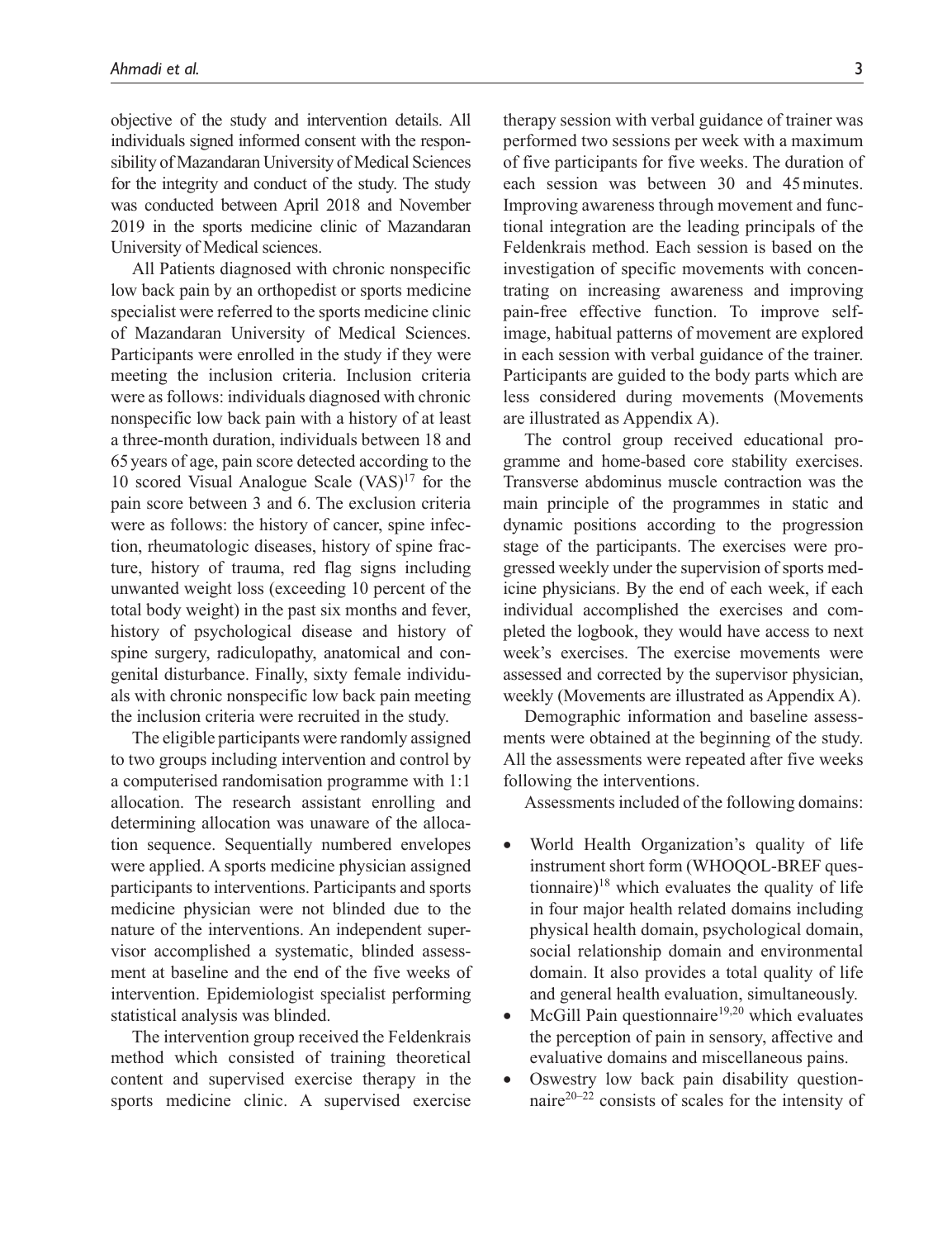statements. • The Multidimensional Assessment of Interoceptive Awareness questionnaire  $(MAIA)^{23,24}$ which is a multidimensional self-reporting questionnaire that assesses major domains of mind– body interactions. Noticing, not distracting, not worrying, attention regulation, emotional awareness, self-regulation, body Listening and trusting are scales in MAIA questionnaire determining different modes of responsiveness toward bodily perceptions.

All the questioners applied in the study were assessed for validity and reliability in the Iranian population.18–24 The thickness of transverse abdominis muscle at rest and in contraction was determined via ultrasound imaging before the intervention and at the end of five weeks of the intervention by a single sports medicine physician.<sup>25</sup> (Appendix B)

In order to calculate the minimum sample size required in this study, the study conducted by Teresa Paolucci<sup>12</sup> was used. In Paolucci study, the effectiveness of Feldenkrais sports therapy showed a change in the Median (Inter-quartile range  $=$ IQR) of pain score from 2.5  $(2-3)$  to 1  $(0-2)$ . After converting the IQR to standard deviation (SD) and using the following formula, the minimum sample size per each group has been estimated to be 27 people. Taking into account of 10% attrition rate, 30 patients have been allocated to each group.

 $N=2k^*$  SD<sup>2</sup> /  $d^2$  (Confidence level of 95%, Power of study of 90%,  $SD=1.3$ ,  $d=1$ ) = 30 in each group.

## *Statistical analysis*

Initially, the distribution of variables was examined by performing non-parametric Kolmogorov-Smirnov test and also drawing histogram. Quantitative variables in baseline characteristics including age, body mass index (BMI), McGill Total-score, Oswestry low

back pain disability questionnaire score, Transverse Abdominis diameter at rest and in contraction were described by Mean (SD) and their differences between two groups were assessed by independent *t*-test. Also to test repeated measures of each questionnaire score (between two groups and in two stages of before and after intervention) we used GLM (General Linear Model) mixed between-within subject analysis of variance. It should be noted that the effectiveness of the intervention has been analysed using the Intention-to-treat (ITT) method. The interpretation of the Partial Eta Squared value based on Cohen's guideline is as follows: small effect  $= 0.01$ , moderate effect  $= 0.06$ , large effect  $= 0.14$ . The level of significance was defined as two-sided  $P \le 0.05$  and all analyses were performed using IBM SPSS version 24.

## **Results**

Sixty participants were recruited and allocated to the intervention and control group, randomly  $(n=30)$  for the Feldenkrais group,  $n=30$  for the core stability exercises group) (Figure 1). Baseline characteristics and clinical data of the participants are described in Table 1.

A mixed between-within subjects' analysis of variance was conducted to assess the impact of two different interventions on participants' scores of quality of life scale and its sub-scales, across two time periods (pre-intervention and after five-week post-intervention) (Table 2).

Also multiple mixed between-within subjects' analysis of variance were conducted to assess the impact of two different interventions on participants' scores of McGill pain questionnaire, Oswestry low back pain disability questionnaire, Multidimensional Assessment of Interoceptive Awareness questionnaire scales (MAIA score) and Transverse Abdominis muscle diameter across two time periods (pre-intervention and after five-week post-intervention). The results of analyses of these scores are shown in Table 3.

# **Discussion**

Our study results demonstrated that the Feldenkrais method was significantly more effective in improving quality of life (WHOOOL-BREF score),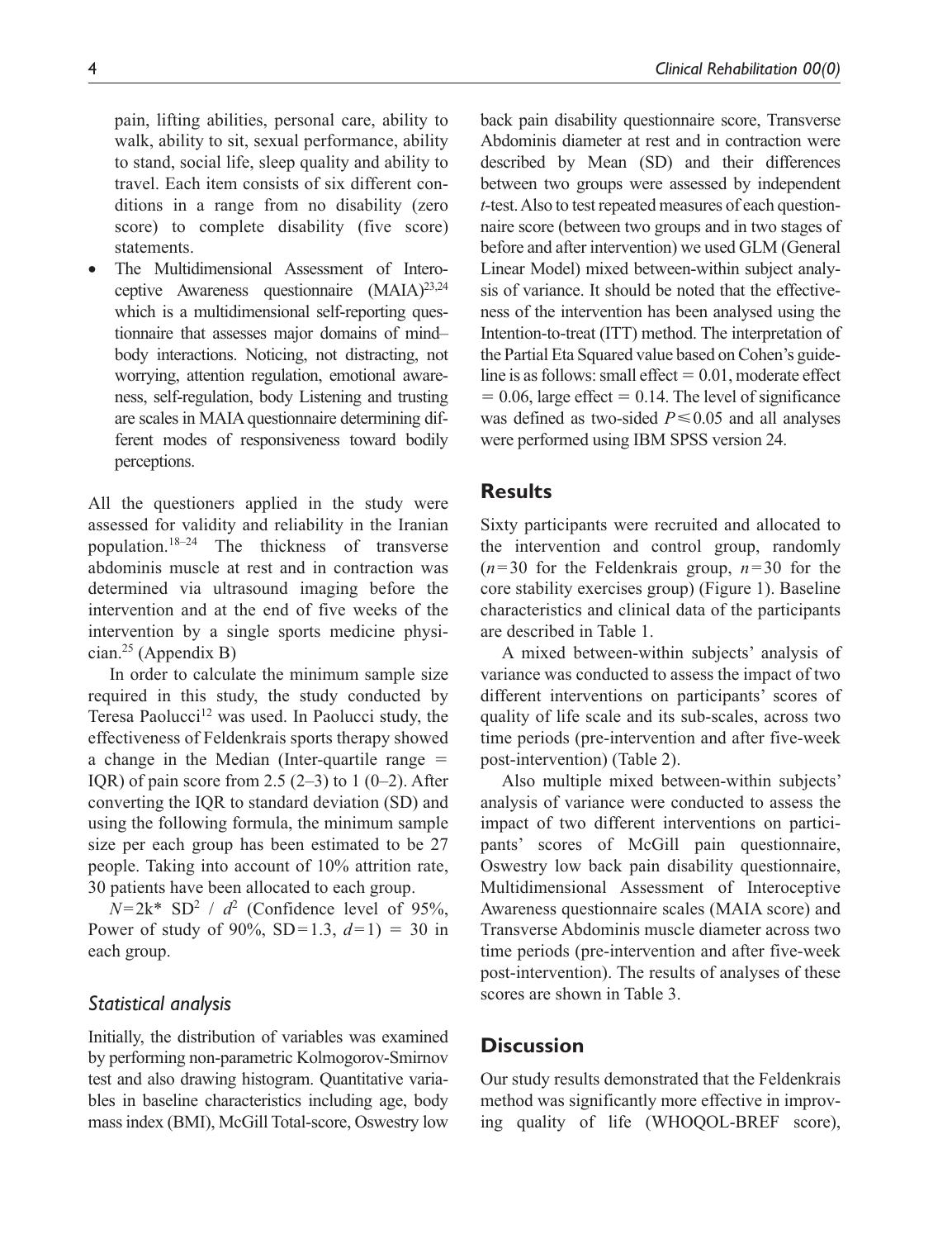

**Figure 1.** Flow diagram of the study.

**Table 1.** Demographical and clinical data of participants at baseline.

|                                                   | Intervention group<br>(mean $\pm$ SD) | Control group<br>(mean $\pm$ SD) | P-values |
|---------------------------------------------------|---------------------------------------|----------------------------------|----------|
| Number of participants                            | 30                                    | 29                               |          |
| Age (years)                                       | 42.6 $\pm$ 11.6                       | $38.89 \pm 12.52$                | 0.24     |
| Body Mass Index (kg/m2)                           | $26.9 \pm 3.71$                       | $26.1 \pm 2.7$                   | 0.35     |
| McGill Total-score                                | $15.3 \pm 7.2$                        | $13.1 \pm 6.6$                   | 0.23     |
| Oswestry score                                    | $27.2 + 6.5$                          | $27 + 8.5$                       | 0.91     |
| Transverse Abdominis diameter at rest (mm)        | 3.1 $\pm$ 0.53                        | $3 + 0.44$                       | 0.472    |
| Transverse Abdominis diameter in contraction (mm) | $3.6 \pm 0.62$                        | $3.9 \pm 0.84$                   | 0.14     |
| <b>WHOOOL-BREF</b> score                          | $45.5 \pm 9.4$                        | 47.6 $\pm$ 10.3                  | 0.41     |
| MAIA score                                        | $2.7 \pm 0.59$                        | $2.7 \pm 0.85$                   | 0.89     |

SD: Standard Deviation; WHOQOL-BREF: World Health Organization's quality of life instrument short form.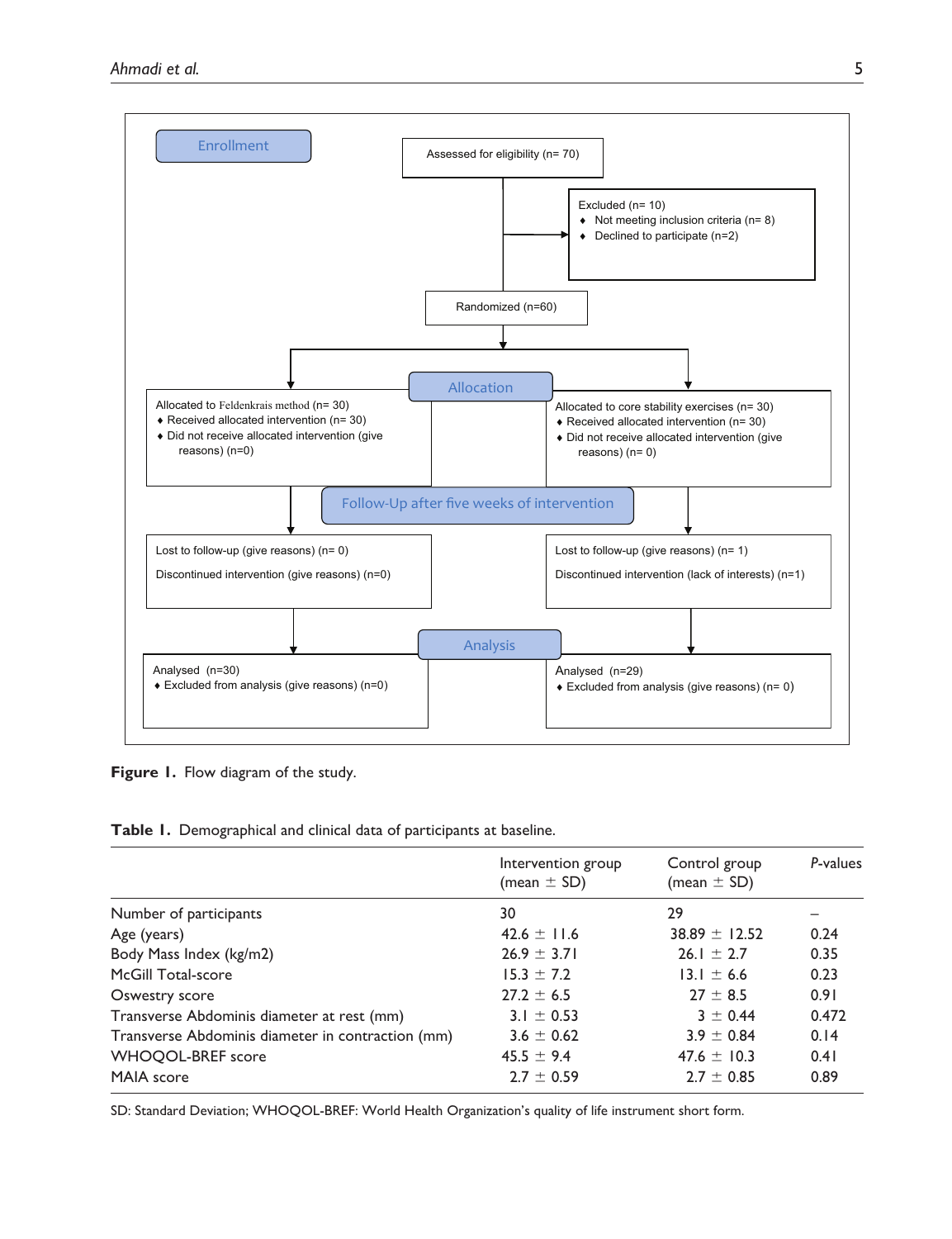| $\kappa$ . Suppose the state of the state function. |                  |                             |                               |                        |         |  |  |  |
|-----------------------------------------------------|------------------|-----------------------------|-------------------------------|------------------------|---------|--|--|--|
| Score<br>(Mean(SD))                                 |                  | Feldenkrais<br>$(n=30)$     | Core stability<br>$(n=29)$    | partial eta<br>squared | P-value |  |  |  |
| <b>Total</b>                                        | <b>Before</b>    | 45.51 $\pm$ 9.42            | 47.64 $\pm$ 10.32             | 0.125                  | 0.006   |  |  |  |
| scale                                               | After<br>P-value | 60.49 $\pm$ 7.20<br>< 0.001 | 55.44 $\pm$ 6.30<br>$<$ 0.001 |                        |         |  |  |  |
| <b>Physical</b>                                     | <b>Before</b>    | 55.59 $\pm$ 15.88           | 54.56 $\pm$ 16.52             | 0.000                  | 0.884   |  |  |  |
| health                                              | After            | 79.64 $\pm$ 13.69           | 79.31 $\pm$ 16.78             |                        |         |  |  |  |
|                                                     | P-value          | < 0.001                     | < 0.001                       |                        |         |  |  |  |
| Psychological                                       | Before           | 54.86 $\pm$ 14.51           | 53.01 $\pm$ 13.85             | 0.127                  | 0.006   |  |  |  |
| heath                                               | After            | $80.83 \pm 14.49$           | 66.52 $\pm$ 10.76             |                        |         |  |  |  |
|                                                     | P-value          | < 0.001                     | < 0.001                       |                        |         |  |  |  |
| <b>Social</b>                                       | <b>Before</b>    | 61.11 $\pm$ 19.61           | 65.51 $\pm$ 13.67             | 0.241                  | < 0.001 |  |  |  |
| relationship                                        | After            | $80.83 \pm 14.86$           | 63.79 $\pm$ 13.95             |                        |         |  |  |  |
|                                                     | P-value          | < 0.001                     | 0.607                         |                        |         |  |  |  |
| <b>Environmental</b>                                | <b>Before</b>    | 57.71 $\pm$ 10.94           | $68.32 \pm 26.53$             | 0.097                  | 0.016   |  |  |  |
| health                                              | After            | 65.94 $\pm$ 12.69           | 62.61 $\pm$ 9.57              |                        |         |  |  |  |
|                                                     | P-value          | 0.009                       | 0.249                         |                        |         |  |  |  |
| General                                             | <b>Before</b>    | 57.92 $\pm$ 16.57           | 52.59 $\pm$ 18.10             | 0.029                  | 0.197   |  |  |  |
| health                                              | After            | $76.67 \pm 15.65$           | 77.59 $\pm$ 15.08             |                        |         |  |  |  |
|                                                     | P-value          | $<$ 0.00                    | $<$ 0.001                     |                        |         |  |  |  |
|                                                     |                  |                             |                               |                        |         |  |  |  |

**Table 2.** Comparison of changes in subscales of World Health Organization's quality of life instrument short form (WHOQOL-BREF) within and between intervention (Feldenkrais method) and control (core stability exercise) groups after five weeks of intervention.

SD: Standard Deviation.

**Table 3.** Comparison of changes in McGill pain score, Oswestry disability score, Multidimensional Assessment of Interoceptive Awareness score and changes in Transverse Abdominis muscle diameter at rest and in contraction within and between intervention (Feldenkrais method) and control (core stability exercise) groups after five weeks of intervention.

| Score<br>(Mean(SD))                                                               |                                   | Feldenkrais<br>$(n=30)$                         | Core stability<br>$(n=29)$                      | partial eta<br>squared | P-value |
|-----------------------------------------------------------------------------------|-----------------------------------|-------------------------------------------------|-------------------------------------------------|------------------------|---------|
| <b>McGill</b><br>(Pain)                                                           | <b>Before</b><br>After<br>P-value | $15.33 \pm 7.29$<br>$3.63 \pm 3.71$<br>< 0.001  | $13.17 \pm 6.60$<br>$4.17 \pm 4.56$<br>< 0.001  | 0.033                  | 0.166   |
| <b>Oswestry</b><br>(Disability)                                                   | Before<br>After<br>P-value        | $27.17 \pm 6.51$<br>$14.50 \pm 3.38$<br>< 0.001 | $26.96 \pm 8.49$<br>$19.31 \pm 5.79$<br>< 0.001 | 0.089                  | 0.021   |
| <b>Multidimensional</b><br><b>Assessment of</b><br><b>Interoceptive Awareness</b> | Before<br>After<br>P-value        | $2.74 \pm 0.59$<br>$4.06 \pm 0.45$<br>< 0.001   | $2.77 \pm 0.85$<br>$2.84 \pm 0.89$<br>0.316     | 0.496                  | < 0.001 |
| <b>Transverse Abdominis</b><br>muscle diameter at rest                            | <b>Before</b><br>After<br>P-value | $3.10 \pm 0.53$<br>$3.24 \pm 0.53$<br>< 0.001   | $3.01 \pm 0.44$<br>$3.25 \pm 0.51$<br>$<$ 0.00  | 0.076                  | 0.034   |
| <b>Transverse Abdominis</b><br>muscle diameter in<br>contraction                  | <b>Before</b><br>After<br>P-value | $3.64 \pm 0.62$<br>$3.95 \pm 0.76$<br>< 0.001   | $3.93 \pm 0.84$<br>$5.01 \pm 1.22$<br>$<$ 0.001 | 0.422                  | < 0.001 |

SD: Standard Deviation.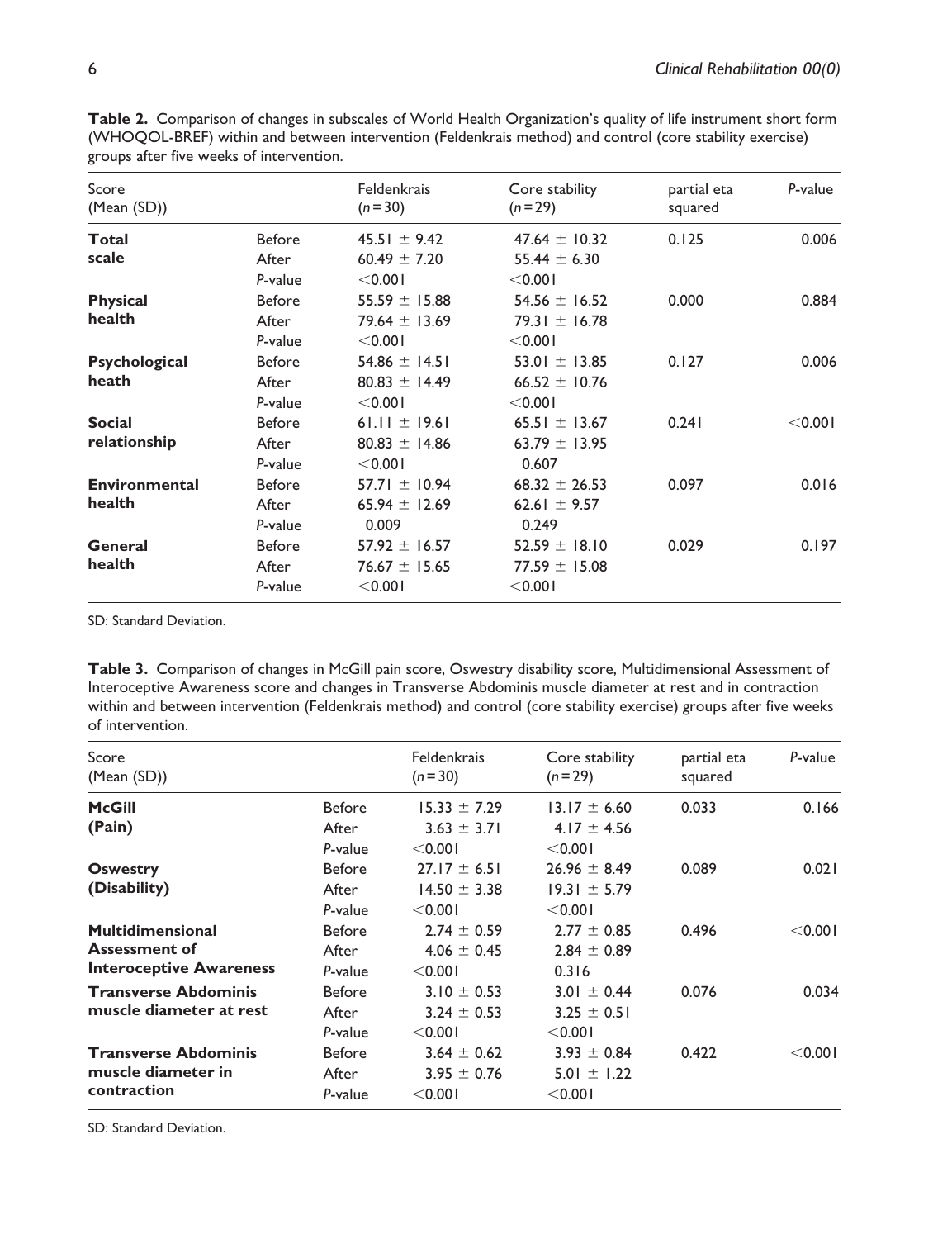improving interoceptive awareness (MAIA score) and reducing disability index (Oswestry score) compared to core stability exercises. Transverse abdominis muscle diameter at rest and in contraction significantly increased within the Feldenkrais method group and core stability exercises group but more improvement in the core stability exercises compared to the Feldenkrais method was detected. Within groups, McGill pain scores in both core stability exercises and Feldenkrais method improved but there were no significant differences between groups.

In a study by Paolucci et al. back school exercise and Feldenkrais method had the same efficacy on chronic pain reduction (McGill scores) and quality of life (Short Form (SF)-36 Health Survey) at the end of the intervention in patients with chronic low back pain.12 Meanwhile, at the followup stage the Feldenkrais method had better efficacy in reducing pain compared to the back school exercises.12 Our study consisted of a short follow up period which could be the reason of why there was no between groups difference in pain score reported in our study. However, permanent and consistent effects of Feldenkrais method in lifestyle requires a longer process. The results of our study in the interoceptive awareness domain are consistent with the results of the study by Paolucci et al. in which the Feldenkrais method had greater efficiency in interoceptive awareness (MAIA score) compared to back school exercises at the follow-up stage.<sup>12</sup>

Mind–body interactions are the key predictors of pain, disability and satisfaction of quality of life.<sup>26</sup> Principal determinant of Felendecaris method is increasing interoceptive awareness.26

Interoceptive awareness consists of perception of the physiological status of the body.<sup>26</sup> In a qualitative study by Pugh et al. improved self-efficacy through increasing awareness and somatic education was reported in the Feldenkrais method in patients with low back pain.<sup>11</sup> In a qualitative study by Öhman et al. improved sense of control and management over painful conditions were reported in the Feldenkrais method in patients with non-specific neck and shoulder pain.27 Interoceptive awareness is a main predictor of perception of pain.26 It has been proposed that neurological pathways and

activated cortex areas related to pain and interoceptive awareness are integrated.<sup>26</sup> Self-management of pain consists of different methods including endurance, fear-avoidance and concentrating on pain via mindfulness.26 In Felendecaris method mindful movements are conducted accompanied with external attention focus in performing motor skills.<sup>15</sup> The Feldenkrais method is based on two major principles including consciousness through movement and synchronised performance.<sup>28</sup> Via a mind–body approach, Feldenkrais method enables individuals to achieve a pain-free pattern of movements with a concentration on the consciousness of their own biomechanics.28 Finally, Felendecaris method improves quality of life and decreases disability.

In a study by Brown et al. Feldenkrais method aiming trunk musculature, induced a significant change in the external oblique muscle electromyography activity.29 Exercise therapy aiming at motor control and strengthening of the core stability muscles including the transverse abdominis and the lumbar multifidus is a leading strategy in treatment and prevention of low back pain.30,31 Ultrasound imaging is a suitable method to evaluate muscle activation via measuring the alteration in muscle thickness. In our study following both Feldenkrais method and core stability exercises, within group improvement in transverse abdominis muscle activation were significant. Even though, more significant improvement of core stability exercises on core stability muscles activation was obtained, Feldenkrais method simultaneously induced improvement in core stability muscles and interoceptive awareness of the individuals. The aim of Feldenkrais method is to improve motor skills via mindfulness method. Considering the importance of transverse abdominis muscle in the treatment and prevention of low back pain, the Feldenkrais method could be an effective approach in planning for low back pain treatment programmes.

Several limitations existed in this study. All the participants recruited in the study were female individuals with mild to moderate nonspecific low back pain, which makes it challenging to make decisions about severe low back pain conditions. Comprehensive studies aiming for other target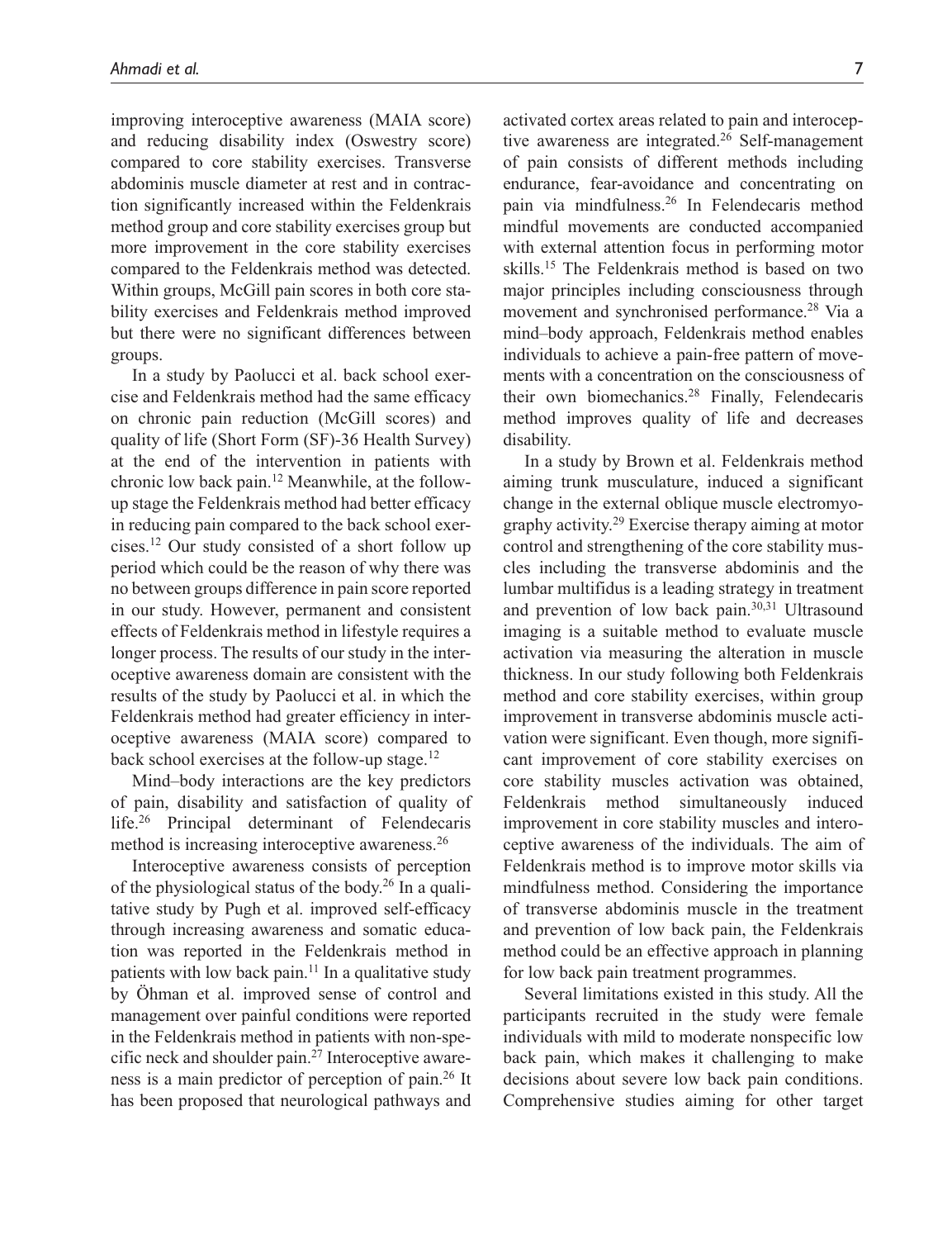groups including athletes, male individuals, radicular low back pain and individuals with severe low back pain conditions are suggested. In this study the control group received home based core stability exercises programme. Studies conducting supervised core stability exercises for control group could be another suggestion for future research. This study contained a short-term followup. However, Feldenkrais method is a mind body approach which requires a long process to practice focusing on the motor skills and studies conducting long term follow-ups are suggested to evaluate the outcomes.

In this study transverse abdominis muscle was assessed via ultrasound imaging which presents a reliable measure of the effects of Feldenkrais method on the core stability muscles. The Feldenkrais method led to better clinical improvement, but not to any better outcome in terms of abdominal musculature. Evaluation of all aspects including pain level, disability level, quality of life and interoceptive awareness presents a comprehensive judgement for future treatment planning. Considering the fact that interoceptive awareness has a significant role in patients with low back pain.<sup>1</sup> It is recommended that patients are educated to assume responsibility of their spinal health to enhance success rate of treatment via Feldenkrais method. Developing approaches aiming interoception is highly suggested. Effectiveness of Feldenkrais method in chronic pain control could be implications for clinical practice and future studies with larger study population is recommended.

#### **Clinical messages**

The Feldenkrais method may be more effective than education and core stability exercises in improving quality of life, improving interoceptive awareness and reducing disability index in patients with non-specific chronic low back pain.

#### **Declaration of conflicting interests**

The author(s) declared no potential conflicts of interest with respect to the research, authorship, and/or publication of this article.

#### **Funding**

The author(s) received no financial support for the research, authorship, and/or publication of this article.

## **ORCID iD**

Hanieh Adib <https://orcid.org/0000-0001-9424-6906>

### **Supplemental material**

Supplemental material for this article is available online.

## **References**

- 1. Cedraschi C, Nordin M, Haldeman S, et al. The Global Spine Care initiative: a narrative review of psychological and social issues in back pain in low-and middle-income communities. *Eur Spine J* 2018; 27(6): 828–837.
- 2. Foster NE, Anema JR, Cherkin D, et al. Prevention and treatment of low back pain: evidence, challenges, and promising directions. *Lancet* 2018; 391(10137): 2368– 1383.
- 3. Stochkendahl MJ, Kjaer P, Hartvigsen J, et al. National Clinical Guidelines for non-surgical treatment of patients with recent onset low back pain or lumbar radiculopathy. *Eur Spine J* 2018; 27(1): 60–75.
- 4. Qaseem A, Wilt TJ, McLean RM, et al. Noninvasive treatments for acute, subacute, and chronic low back pain: a clinical practice guideline from the American College of Physicians. *Ann Intern Med* 2017; 166(7): 514–530.
- 5. Shipton EA. Physical therapy approaches in the treatment of low back pain. *Pain Ther* 2018; 7(2): 127–137.
- 6. Lundblad I, Elert J and Gerdle B. Randomized controlled trial of physiotherapy and Feldenkrais interventions in female workers with neck-shoulder complaints. *J Occup Rehabil* 1999; 9(3): 179–194.
- 7. Smith AL, Kolt GS and McConville JC. The effect of the Feldenkrais method on pain and anxiety in people experiencing chronic low back pain. *NZ J Physiother* 2001; 29: 6–14.
- 8. Vrantsidis F, Hill KD, Moore K, et al. Getting Grounded Gracefully©: effectiveness and acceptability of Feldenkrais in improving balance. *J Aging Phys Act* 2009; 17(1): 57–76.
- 9. Ullmann G, Williams HG, Hussey J, et al. Effects of Feldenkrais exercises on balance, mobility, balance confidence, and gait performance in community-dwelling adults age 65 and older. *J Altern Complement Med*. 2010; 16(1): 97–105.
- 10. Connors KA, Galea MP and Said CM. Feldenkrais method balance classes improve balance in older adults: a controlled trial. *Evid Based Complement Alternat Med* 2009; 2011: 37.
- 11. Pugh JD and Williams AM. Feldenkrais method empowers adults with chronic back pain. *Holist Nurs Pract* 2014; 28(3): 171–183.